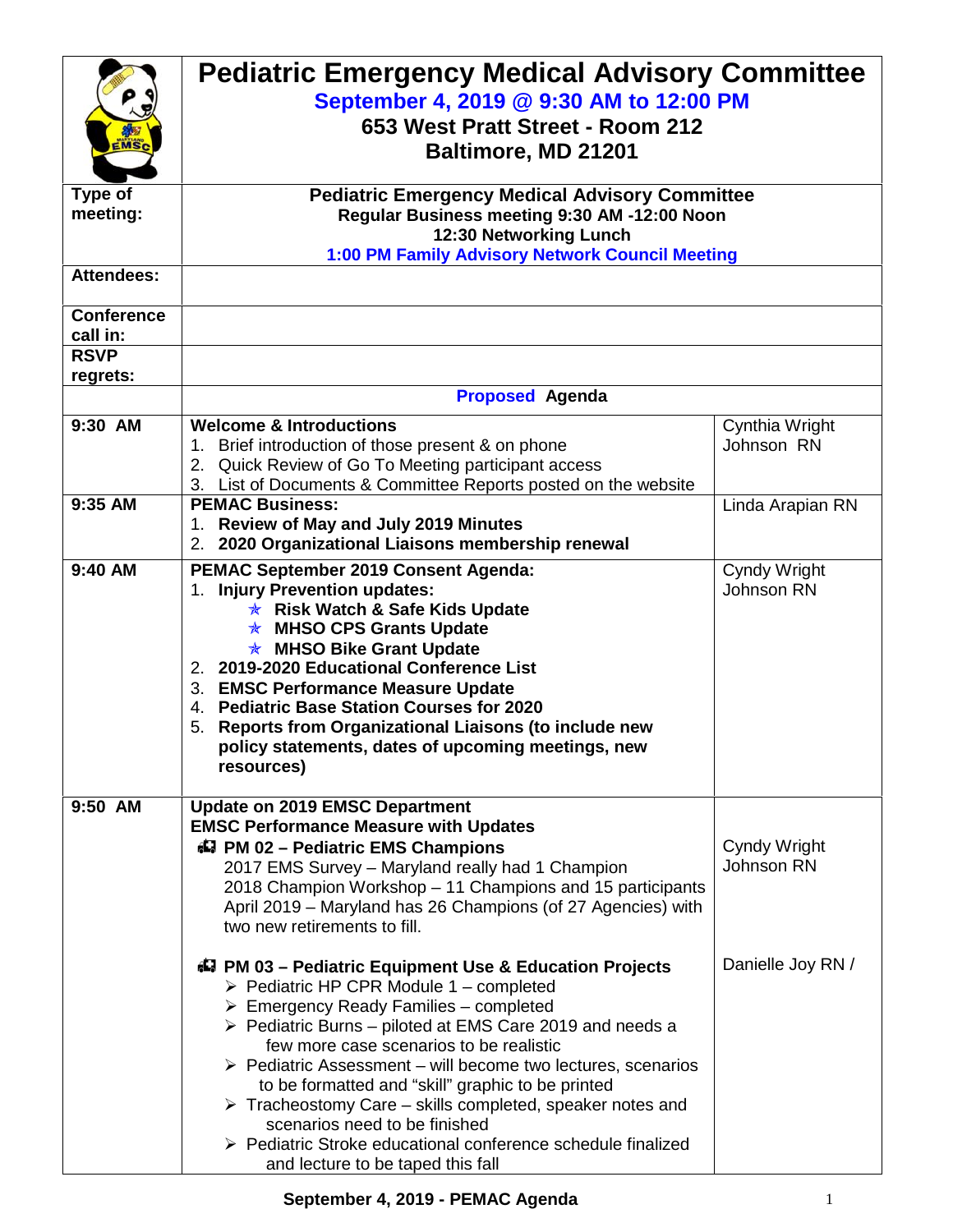|          | <b>47 PM 04, 06 &amp; 07: Pediatric Readiness</b><br>$\triangleright$ June 2020 – National Pediatric Readiness survey                                                                             | Cyndy Wright<br>Johnson RN     |
|----------|---------------------------------------------------------------------------------------------------------------------------------------------------------------------------------------------------|--------------------------------|
|          | 47 PM 06 & 07: Interfacility & Special Consults<br>Neonatal Transport team stakeholders updates                                                                                                   | <b>Lisa Chervon NRP</b>        |
|          | 43 Pediatric Education:<br>1. BLS Committee update                                                                                                                                                | Danielle Joy RN<br><b>NRP</b>  |
|          | 2. ALS Committee update                                                                                                                                                                           |                                |
|          | 3. APLS with PALS - December 13, 2019 @ MIEMSS<br>4. PEPP 2019 courses: March and Fall                                                                                                            |                                |
| 10:15 AM | <b>EMS Equipment Standards - Review for recommendations</b><br>1. VAIP standards are under review                                                                                                 | <b>Lisa Chervon NRP</b>        |
|          | 2. Commercial Ambulance Equipment:<br><b>E.</b> BLS and ALS equipment for 2019 inspections posted<br><b>A.</b> NEO equipment list is under review with Stakeholders<br>SCT equipment list revised |                                |
| 10:30 AM | <b>Maryland Protocols for EMS Providers - 2019</b><br>1. Pediatric Cardiac Arrest updates 2020                                                                                                    | Jennifer Anders<br>MD          |
|          | 2. Language for TOR with references to / from the High<br>Performance Pediatric CPR                                                                                                               |                                |
|          | 3. Protocol streamlining and uniformity of wording between<br>Cardiac Arrest, Pediatric HP CPR protocol language,<br>Algorithm, and TOR                                                           |                                |
|          | 4. NEW: Hyperthermia treatment on the field, discussion with<br>the Maryland Association of Athletic Trainers                                                                                     |                                |
|          | 5. NEW: Active Shooter protocol to include tourniquets                                                                                                                                            |                                |
|          | 6. NEW Dopamine and Epinephrine dosing for Anaphylaxis<br>and Shock protocols                                                                                                                     |                                |
|          | 7. Advance Airway committee still working on<br>recommendations                                                                                                                                   |                                |
|          | 8. Other topics from the committee                                                                                                                                                                |                                |
| 11:00 AM | <b>Family Centered Care Sub Committee</b><br>1. NEW: national EMSC FAN website -                                                                                                                  | Mary Ellen Wilson<br><b>RN</b> |
|          | https://emscimprovement.center/programs/partnerships/family-                                                                                                                                      |                                |
|          | advisory-network/                                                                                                                                                                                 |                                |
|          | <b>Emergency Ready Family: Champion workshop feedback</b><br>2.                                                                                                                                   |                                |
|          | <b>Family Council</b> – input from families and engagement of EMD<br>3.                                                                                                                           |                                |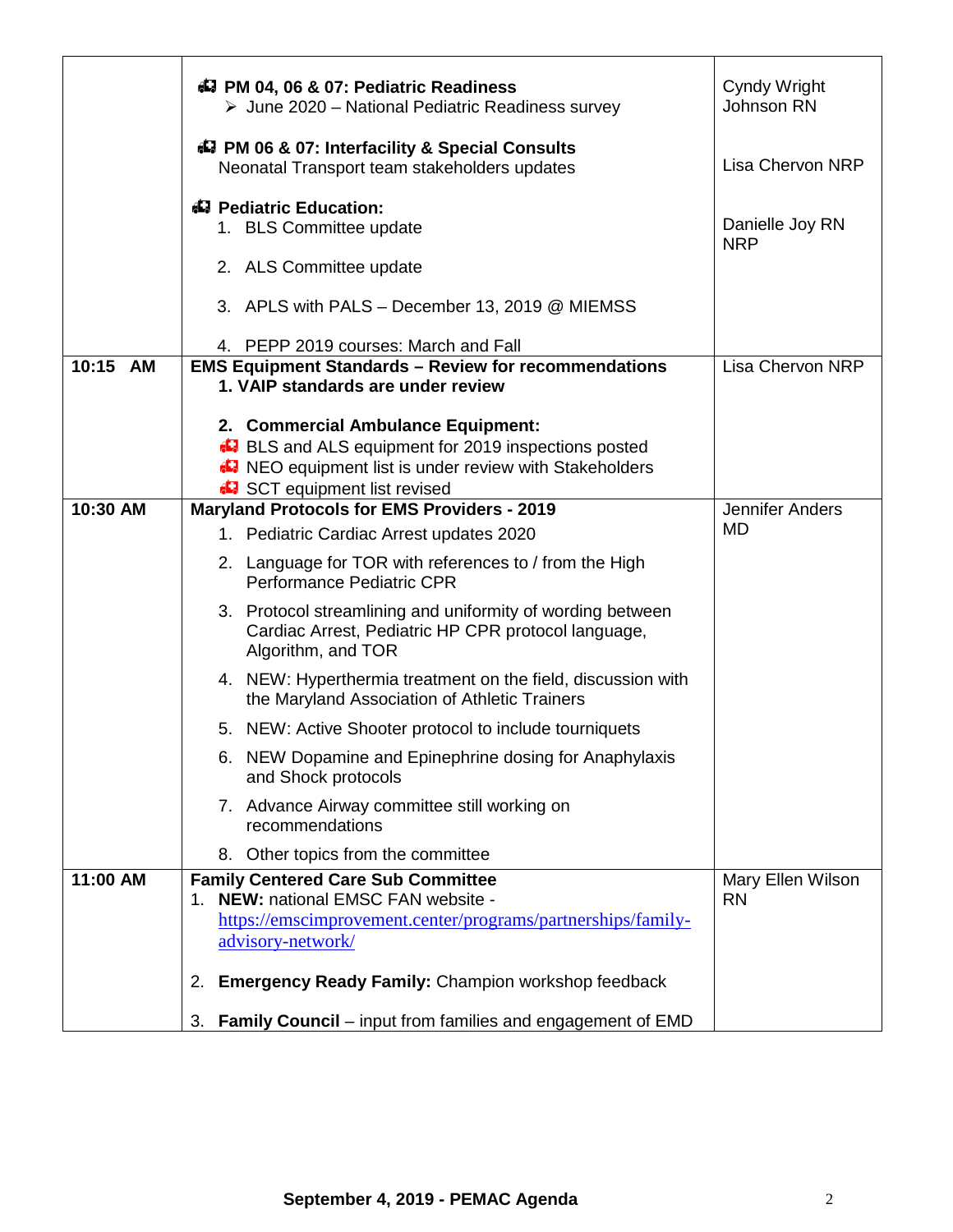| 11:15 AM | <b>Research and Pediatric DART Summary</b><br>1. EMSC TI Grant updates<br>← PDTree: An EMS Triage Tool for Pediatric Destination<br>Decision Making (J Anders MD)                                                                                                                                                                                                                                                                                                                                                                                                        | Jen Anders MD                     |
|----------|--------------------------------------------------------------------------------------------------------------------------------------------------------------------------------------------------------------------------------------------------------------------------------------------------------------------------------------------------------------------------------------------------------------------------------------------------------------------------------------------------------------------------------------------------------------------------|-----------------------------------|
|          | 2. WB-CARN EMS partner in Prince George's County<br>$\checkmark$ PPASS<br>$\checkmark$ Data Linkage<br>$\checkmark$ Seizure research study pending funding – Pilot for<br>PGCF&EMS                                                                                                                                                                                                                                                                                                                                                                                       | Kathy Brown MD                    |
|          | 3. Ongoing Pediatric QIC & DART projects<br>Evaluation of protocols<br>$\checkmark$ Cares (CPR) Report for pediatrics (Review Oct)<br>$\checkmark$ Pediatric HP CPR – evaluating the "hiccup" method<br>$\checkmark$ Sepsis – Jen Anders MD & Nick Wyns PhD NRP<br>$\checkmark$ C-Spine protocol compliance/ implementation - Caleb Ward<br>Development of statewide Quality Metrics - Adults and<br>$\checkmark$<br><b>Pediatrics</b><br>$\checkmark$ Pediatric RSI-Process and Outcome project (Review Feb)<br>$\checkmark$ Pediatric Pelvic Binder usage (Review Feb) | Jen Anders MD                     |
|          | 4. EMSC TI Grants 2019-2022<br>$\checkmark$ CONNECTICUT – Yale University. Pediatric Emergency Care<br>Coordination in EMS Agencies: Measuring the Influence, Magnifying<br>the Improvement [CT, RI, CO]<br>$\checkmark$ LOUISIANA – Louisiana Department of Health, Office of Public                                                                                                                                                                                                                                                                                    | Cyndy Wright<br><b>Johnson RN</b> |
|          | Health. Pediatric Care Coordination in EMS Agencies - Improving<br>Child Health Outcomes in Louisiana                                                                                                                                                                                                                                                                                                                                                                                                                                                                    |                                   |
|          | $\checkmark$ NORTH CAROLINA – University of North Carolina at Chapel Hill.<br>System Readiness Improvements through the EMS Pediatric<br><b>Emergency Care Coordinators Program</b>                                                                                                                                                                                                                                                                                                                                                                                      |                                   |
|          | $\checkmark$ OREGON – Oregon Health and Science University. A Multi-State<br>Evaluation of Emergency Department Pediatric Readiness: Guideline<br>Update and Association with Quality, Outcomes, and Cost                                                                                                                                                                                                                                                                                                                                                                |                                   |
|          | $\checkmark$ TEXAS – Dell Medical School at the University of Texas at Austin.<br>Developing a National Pediatric Readiness Project Quality<br><b>Improvement Data Registry</b>                                                                                                                                                                                                                                                                                                                                                                                          |                                   |
|          | 5. Other projects                                                                                                                                                                                                                                                                                                                                                                                                                                                                                                                                                        |                                   |